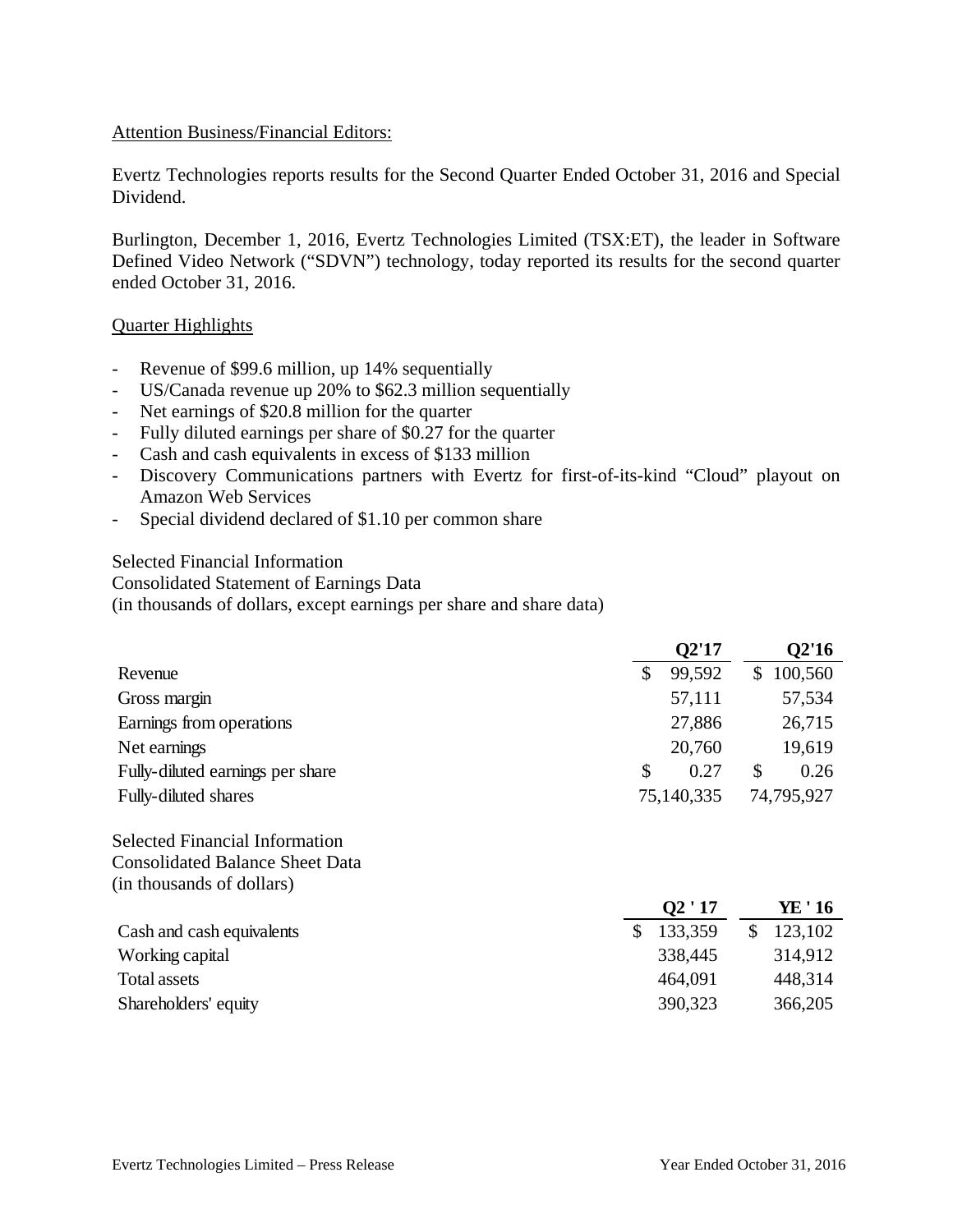## Revenue

For the quarter ended October 31, 2016, revenues were \$99.6 million as compared to revenues of \$100.6 million for the quarter ended October 31, 2015. For the quarter, revenues in the United States/Canada region were \$62.3 million, an increase of 2% as compared to \$61.2 million in the same quarter last year. The International region had revenues of \$37.3 million as compared to \$39.3 million for the quarter ended October 31, 2015.

### Gross Margin

For the quarter ended October 31, 2016 gross margin was \$57.1 million as compared to \$57.5 million in the same quarter last year. Gross margin percentage was approximately 57.3% as compared to 57.2% in the quarter ended October 31, 2015.

#### Earnings

For the quarter ended October 31, 2016 net earnings were \$20.8 million as compared to \$19.6 million in the corresponding period last year.

For the quarter ended October 31, 2016 earnings per share on a fully-diluted basis were \$0.27, compared to \$0.26 in the corresponding period last year.

#### Operating Expenses

For the quarter ended October 31, 2016 selling and administrative expenses were \$15.3 million as compared to \$14.8 million for the quarter ended October 31, 2015.

For the quarter ended October 31, 2016 gross research and development expenses were \$17.8 million as compared to \$16.1 million in the corresponding period in 2015.

#### Liquidity and Capital Resources

The Company's working capital as at October 31, 2016 was \$338.4 million as compared to \$314.9 million on April 30, 2016.

Cash and cash equivalents were \$133.4 million as at October 31, 2016 as compared to \$123.1 million on April 30, 2016.

Cash generated from operations was \$12.6 million for the quarter ended October 31, 2016 as compared to cash generated of \$23.7 million for the quarter ended October 31, 2015. Before taking into account taxes and the changes in non-cash working capital and current taxes, the Company generated \$24.4 million from operations for the quarter ended October 31, 2016 compared to \$22.2 million for the same period last year.

For the quarter, the Company used \$2.4 million in investing activities largely a result of purchases in capital assets.

For the quarter ended, the Company generated cash from financing activities of \$0.1 million which was principally a result of the issuance of capital stock for \$13.7 million, partially offset by the payment of dividends of \$13.5 million.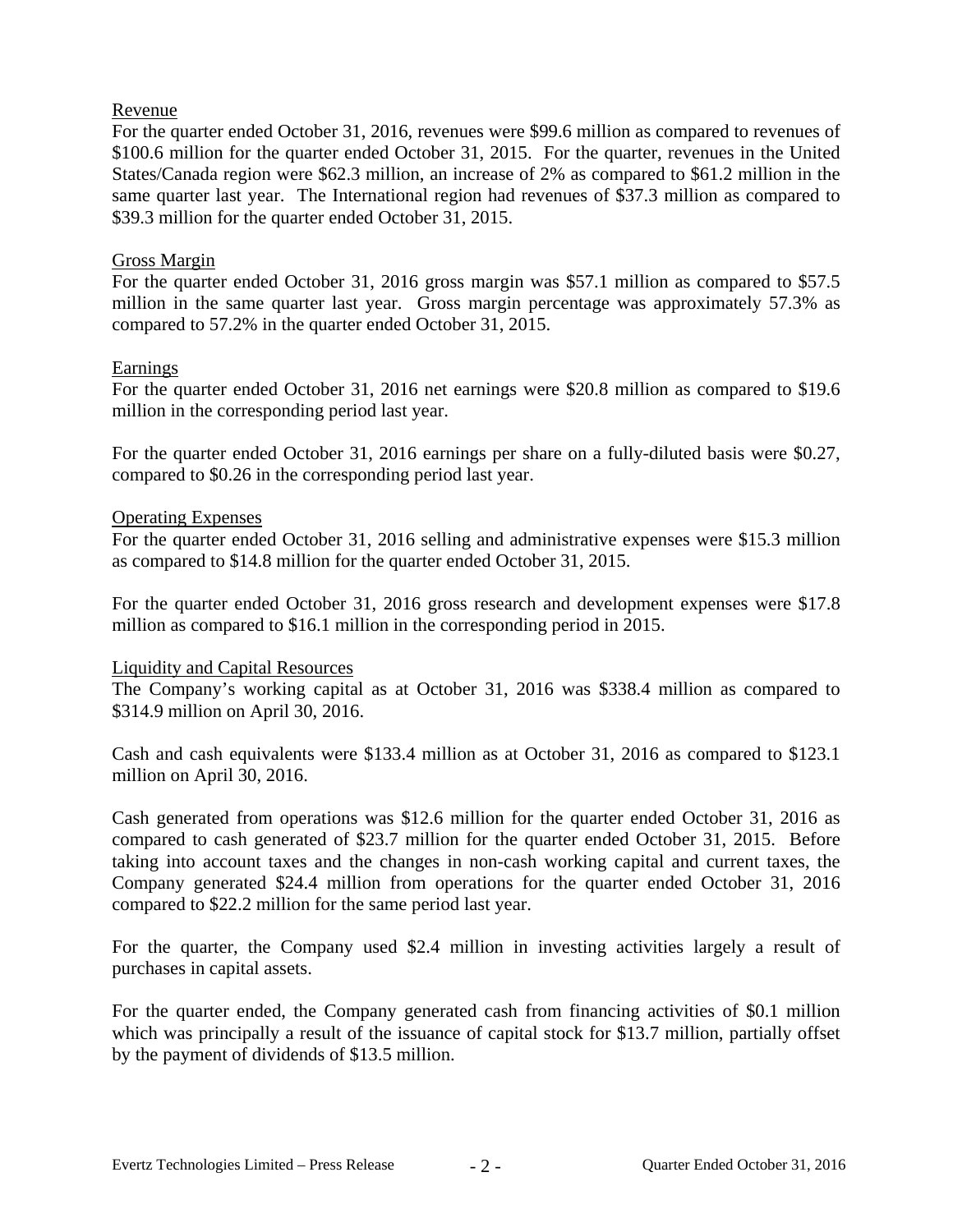#### Shipments and Backlog

At the end of November 2016, purchase order backlog was in excess of \$72 million and shipments during the month of November 2016 were \$39 million.

#### Dividend Declared

Evertz Board of Directors declared a regular quarterly dividend on December 1, 2016 of \$0.18 per share.

The dividend is payable to shareholders of record on December 12, 2016 and will be paid on or about December 19, 2016.

#### Special Dividend

Evertz Board of Directors declared a special dividend on December 1, 2016 of \$1.10 per common share, payable on December 19, 2016 to shareholders of record on December 12, 2016.

The special dividend reflects both the strong long-term operating performance of the company and its solid balance sheet, thereby enabling a distribution of cash over and above what is considered necessary to meet known commitments and maintain adequate reserves.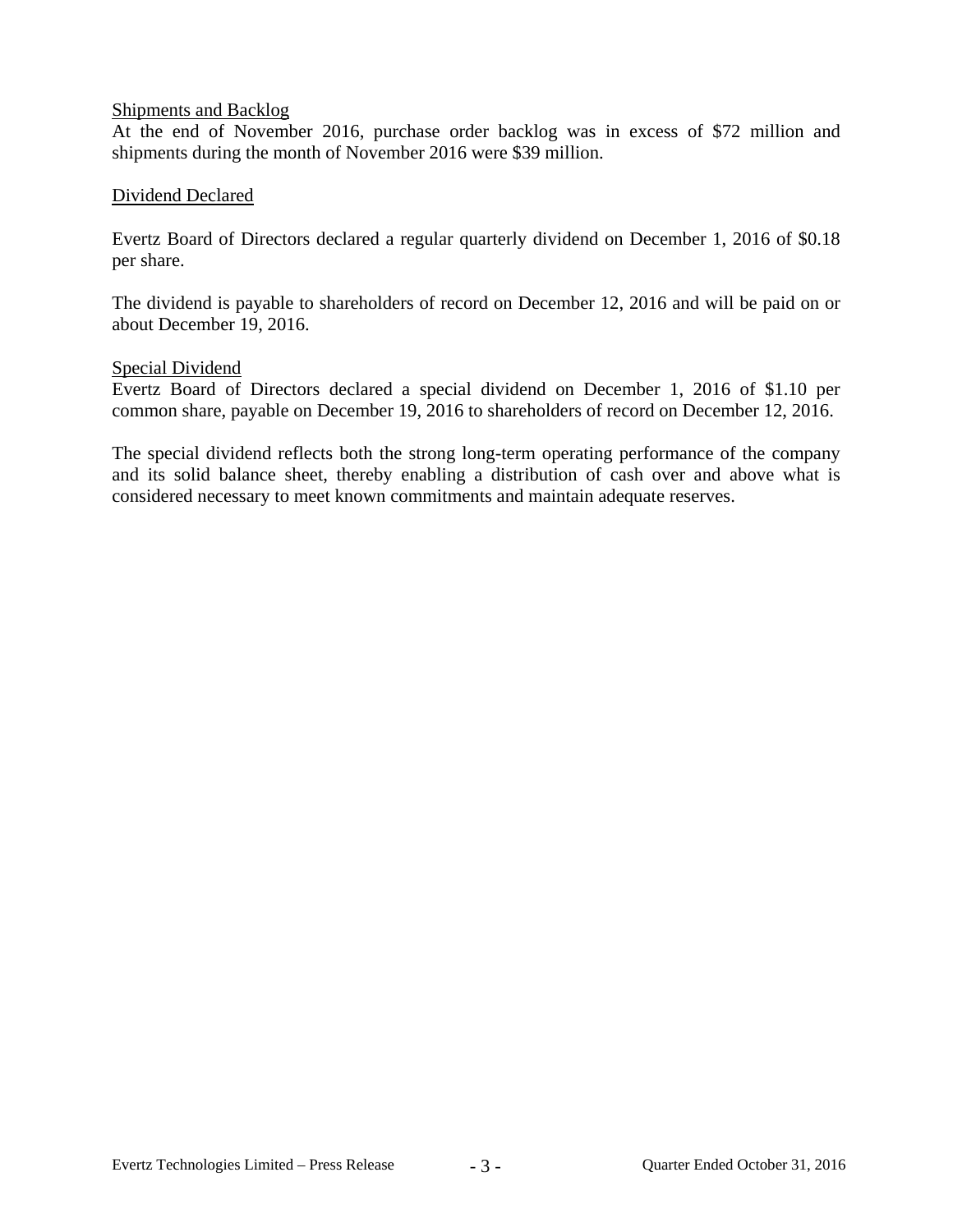# **Selected Consolidated Financial Information**

(in thousands of dollars, except earnings per share and percentages)

|                                                       | Three month period ended |                  |                                   | Six month period ended |             |                  |    |                  |
|-------------------------------------------------------|--------------------------|------------------|-----------------------------------|------------------------|-------------|------------------|----|------------------|
|                                                       |                          | October 31,      |                                   |                        | October 31, |                  |    |                  |
|                                                       |                          | 2016             |                                   | 2015                   |             | 2016             |    | 2015             |
| Revenue                                               | \$                       | 99,592           | \$                                | 100,560                | \$          | 186,618          | \$ | 185,429          |
| Cost of goods sold                                    |                          | 42,481           |                                   | 43,026                 |             | 79,641           |    | 80,066           |
| Gross margin                                          |                          | 57,111           |                                   | 57,534                 |             | 106,977          |    | 105,363          |
|                                                       |                          |                  |                                   |                        |             |                  |    |                  |
| Expenses                                              |                          |                  |                                   |                        |             |                  |    |                  |
| Selling and administrative<br>General                 |                          | 15,289<br>2,017  |                                   | 14,827<br>1,643        |             | 30,175<br>3,967  |    | 29,629<br>3,238  |
|                                                       |                          |                  |                                   | 16,127                 |             |                  |    |                  |
| Research and development<br>Investment tax credits    |                          | 17,780           |                                   |                        |             | 35,273           |    | 32,379           |
|                                                       |                          | (2,411)          |                                   | (2,411)                |             | (5,060)          |    | (4,895)          |
| Foreign exchange (gain) loss                          |                          | (3,450)          |                                   | 633                    |             | (10,054)         |    | (7,079)          |
| Earnings before undernoted                            |                          | 29,225<br>27,886 |                                   | 30,819<br>26,715       |             | 54,301<br>52,676 |    | 53,272<br>52,091 |
|                                                       |                          |                  |                                   |                        |             |                  |    |                  |
| Finance income                                        |                          | 464              |                                   | 180                    |             | 780              |    | 338              |
| Finance costs                                         |                          | (69)             |                                   | (200)                  |             | (122)            |    | (322)            |
| Other income and expenses                             |                          | (32)             |                                   | 188                    |             | 37               |    | 150              |
| Earnings before income taxes                          |                          | 28,249           |                                   | 26,883                 |             | 53,371           |    | 52,257           |
| Provision for (recovery of) income taxes              |                          |                  |                                   |                        |             |                  |    |                  |
| Current                                               |                          | 6,969            |                                   | 7,995                  |             | 15,641           |    | 15,968           |
| Deferred                                              |                          | 520              |                                   | (731)                  |             | (1,653)          |    | (1,928)          |
|                                                       |                          | 7,489            |                                   | 7,264                  |             | 13,988           |    | 14,040           |
| Net earnings for the period                           | \$                       | 20,760           | \$                                | 19,619                 | \$          | 39,383           | \$ | 38,217           |
| Net earnings attributable to non-controlling interest |                          | 177              |                                   | 133                    |             | 407              |    | 320              |
| Net earnings attributable to shareholders             |                          | 20,583           |                                   | 19,486                 |             | 38,976           |    | 37,897           |
| Net earnings for the period                           | \$                       | 20,760           | $\mathsf{\$}$                     | 19,619                 | \$          | 39,383           | \$ | 38,217           |
|                                                       |                          |                  |                                   |                        |             |                  |    |                  |
| Earnings per share                                    |                          |                  |                                   |                        |             |                  |    |                  |
| Basic                                                 | \$                       | 0.28             | \$                                | 0.26                   | \$          | 0.52             | \$ | 0.51             |
| Diluted                                               | \$                       | 0.27             | \$                                | 0.26                   | \$          | 0.52             | \$ | 0.51             |
| Consolidated Balance Sheet Data                       |                          |                  |                                   |                        |             |                  |    | As at            |
|                                                       |                          |                  |                                   | October 31, 2016       | As at       |                  |    | April 30, 2016   |
| Cash and cash equivalents                             |                          |                  | \$                                | 133,359                |             | \$               |    | 123,102          |
| Inventory                                             |                          |                  | $\mathbb{S}% _{t}\left( t\right)$ | 165,233                |             | \$               |    | 155,957          |
| Working capital                                       |                          |                  | $\mathbb{S}% _{t}\left( t\right)$ | 338,445                |             | \$               |    | 314,912          |
| Total assets                                          |                          |                  | $\mathbb{S}% _{t}\left( t\right)$ | 464,091                |             | \$               |    | 448,314          |
| Shareholders' equity                                  |                          |                  | \$                                | 390,323                |             | \$               |    | 366,205          |
| Number of common shares outstanding:                  |                          |                  |                                   |                        |             |                  |    |                  |
| Basic                                                 |                          |                  |                                   | 75,348,496             |             |                  |    | 74,188,746       |
| Fully-diluted                                         |                          |                  |                                   | 78,587,246             |             |                  |    | 78,595,246       |
| Weighted average number of shares outstanding:        |                          |                  |                                   |                        |             |                  |    |                  |
| <b>Basic</b>                                          |                          |                  |                                   | 74,463,363             |             |                  |    | 74,360,423       |
| Fully-diluted                                         |                          |                  |                                   | 75,001,329             |             |                  |    | 74,843,493       |